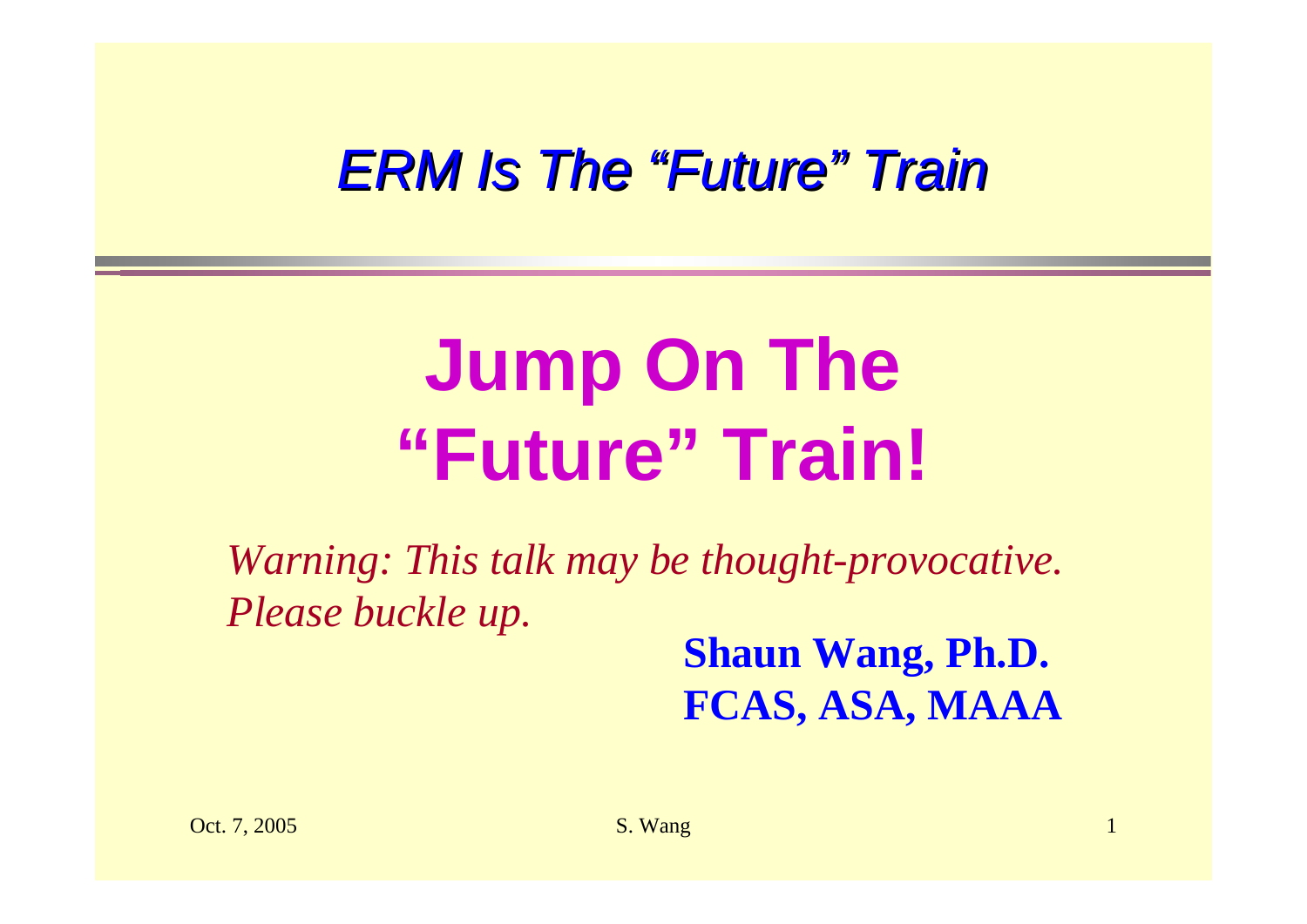### *ERM Is The "Future" Train*

- There are many passengers on board
	- –actuaries, accountants, financial engineers
	- Various institutions
- Actuarial professional organizations are pushing their way in …
	- – However, they are carrying too large a baggage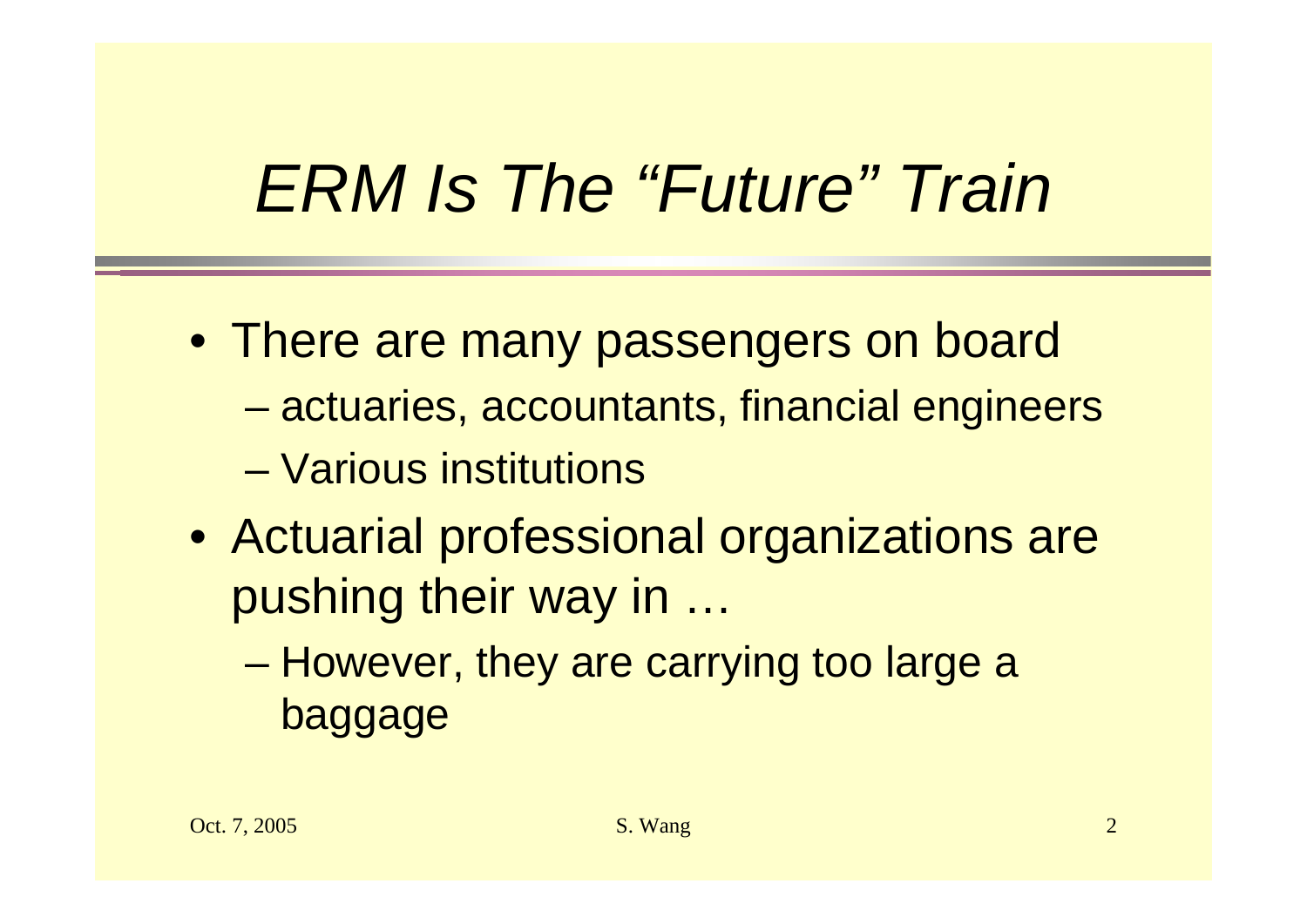# What Is that Baggage?

- An institutional structure that is more concerned with existing than going forward
- In particular, outdated actuarial exam system hinders innovation in risk education
	- $\triangleright$  Too much focus on exam tricks rather than understanding concepts & hands-on skills
	- ¾Too narrowly focused, strange notations
	- $\triangleright$  Interrupts regular university course work
	- **≻A glaring example: Life contingencies**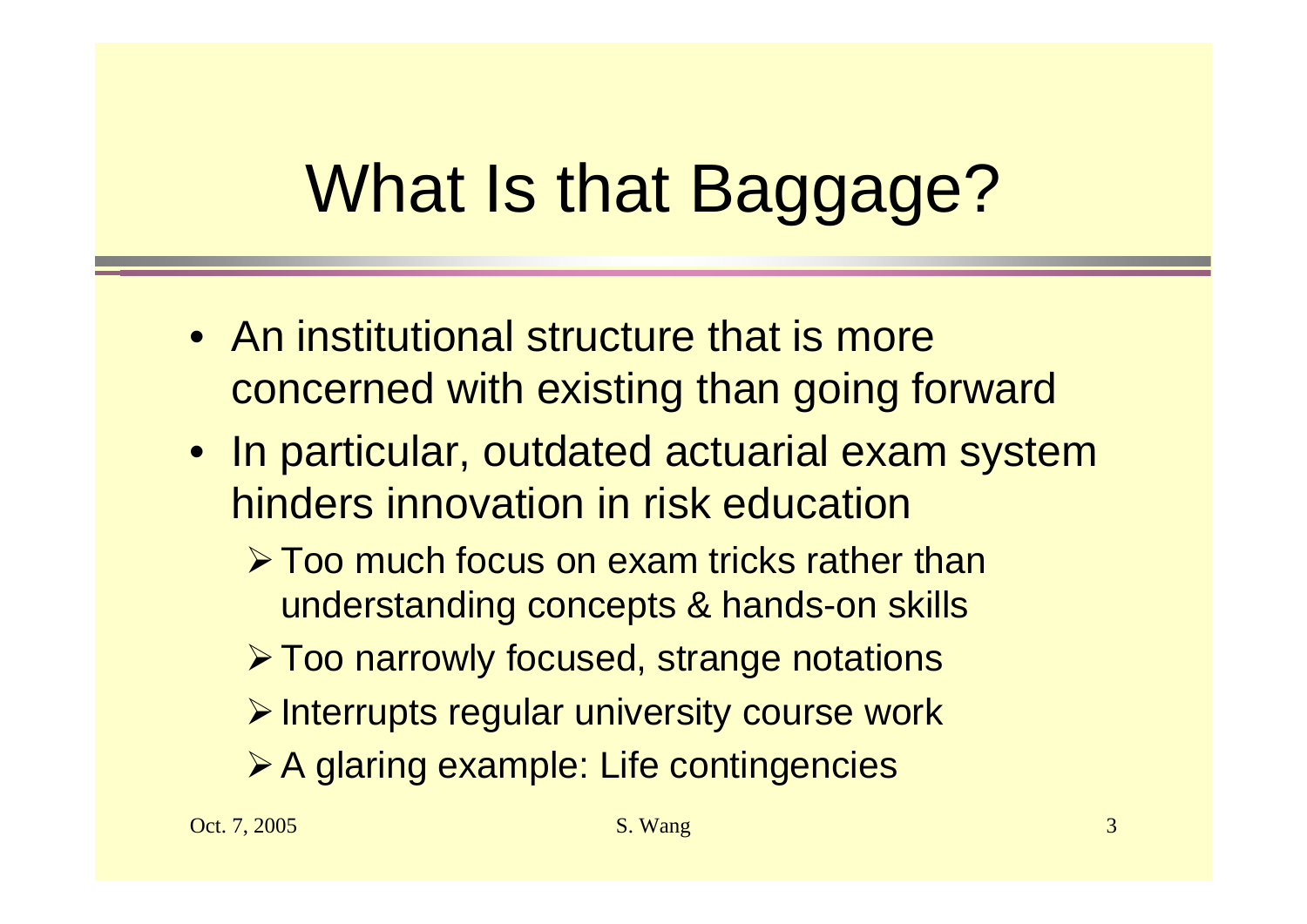#### **Consequences**

- Actuarial teachers are not viewed highly by peers (eroded academic base)
- Some working actuaries are too specialized in doing one thing, without being able to see the big picture
- Many employers are frowning about long travel time, little value-added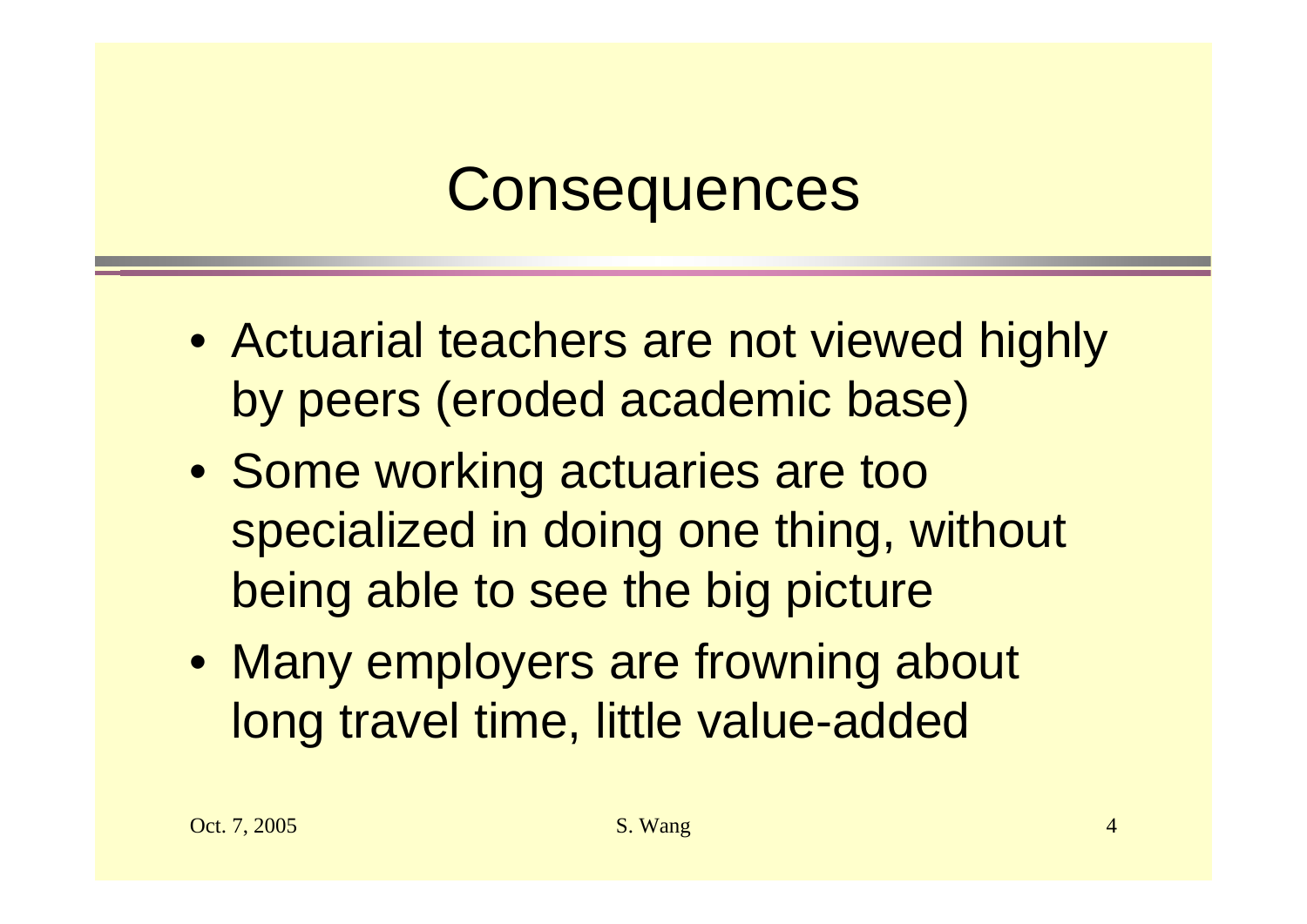## Actuaries Have "Good Staff" To Bring To The ERM "Train"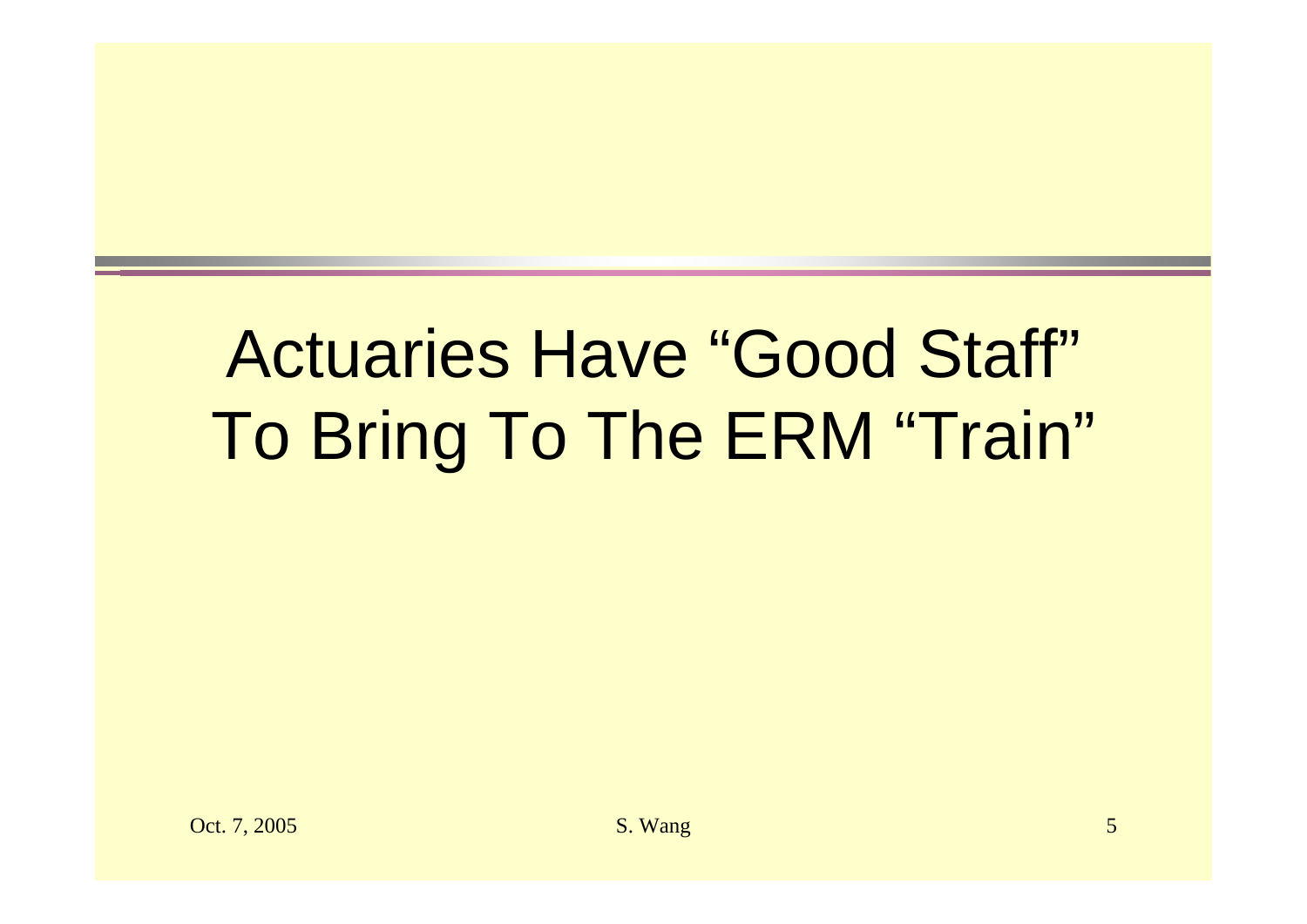#### Actuaries Posses Valuable Skills

- Actuaries can model asset risks, liability risks, and perform integrated assetliability management
- Some actuaries are actively interacting with capital markets for hedging
- Actuaries deal with products of shortand long- time horizons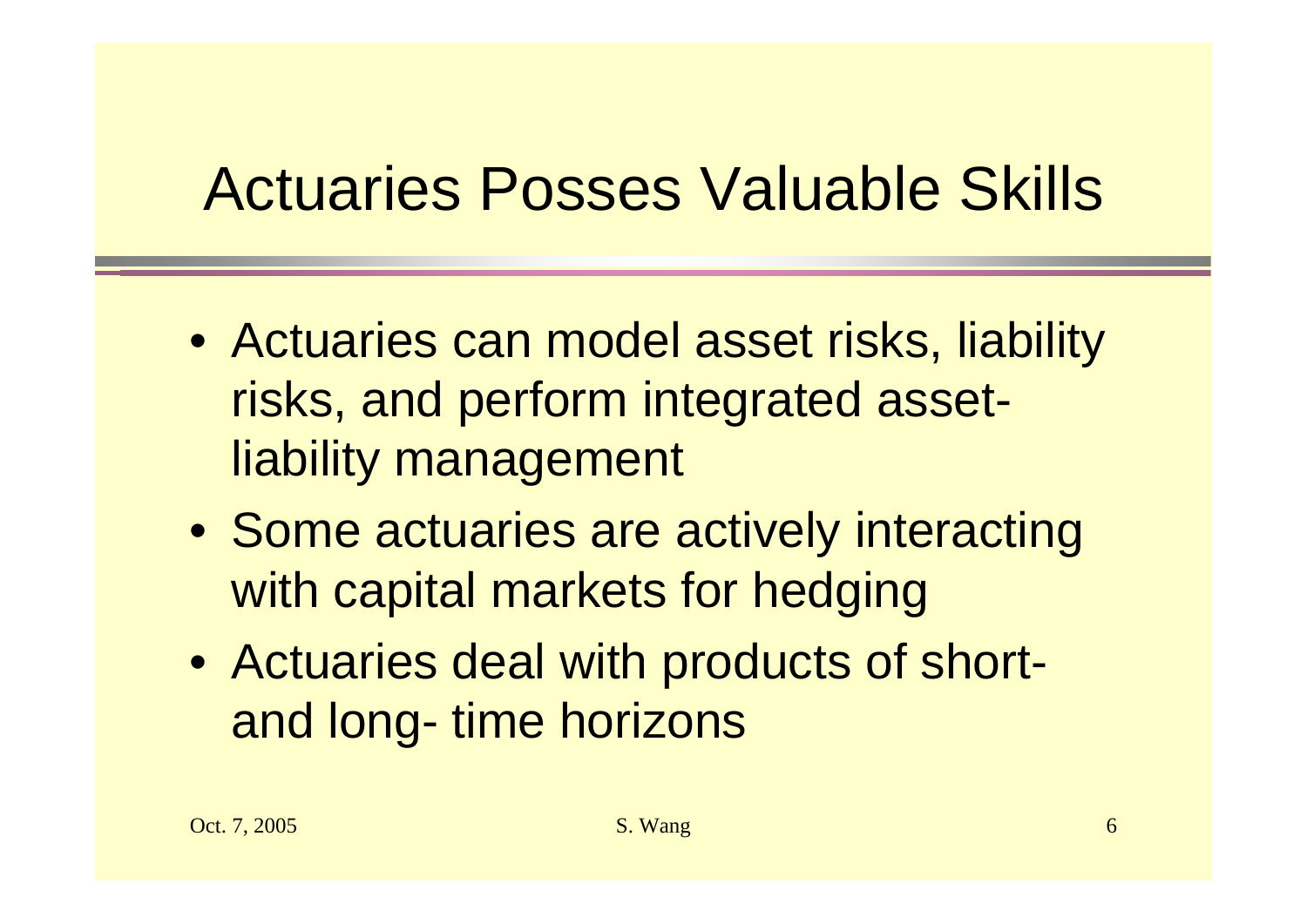### Actuaries Can Become More Effective If Equipped With ERM Thinking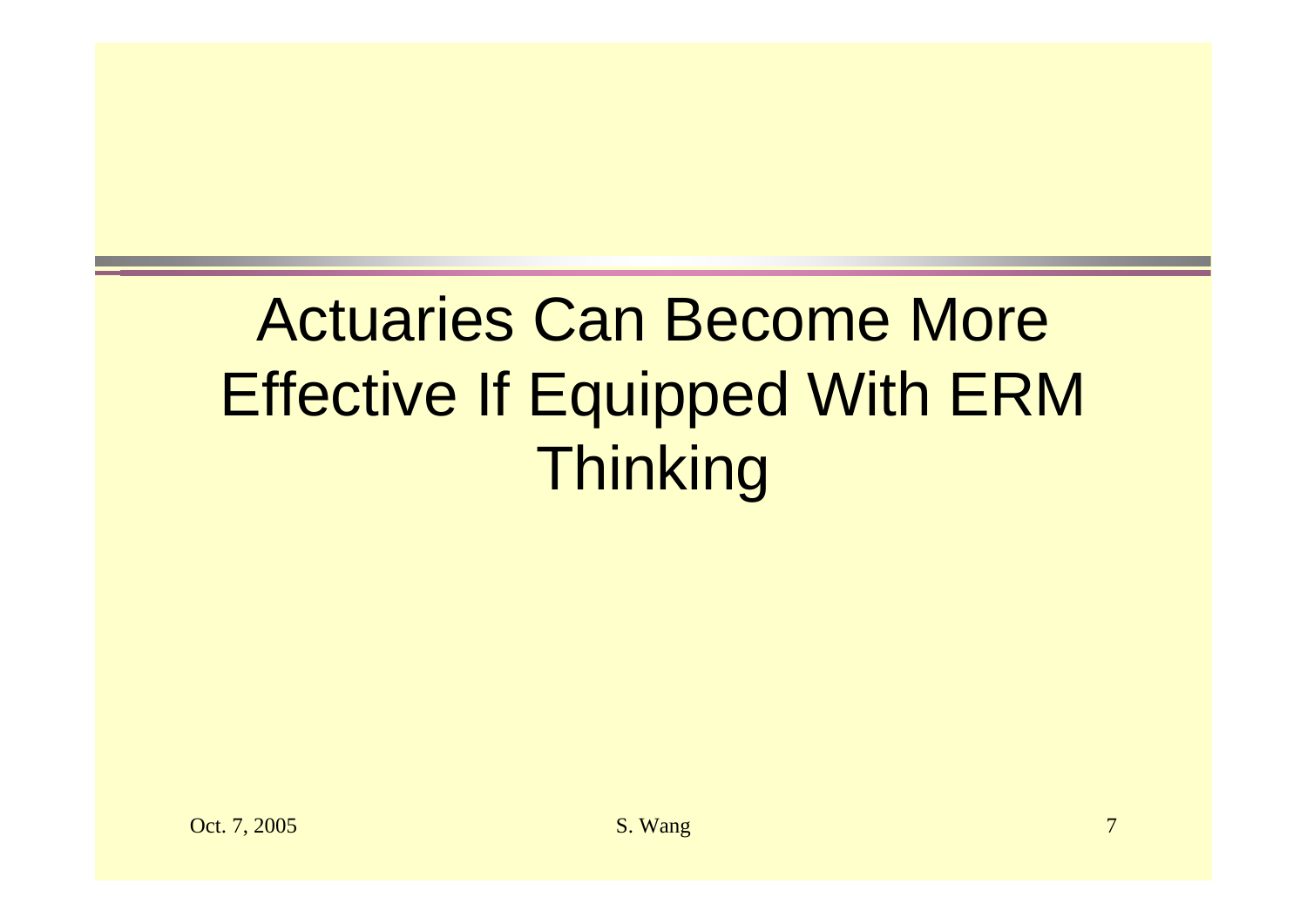## Future of Actuarial Education

- The actuarial profession must embrace broad-based risk management
- The best way going forward is university-profession partnership
	- –One provides the basic education
	- –The other focuses on professional training
- This vision was behind a major international initiative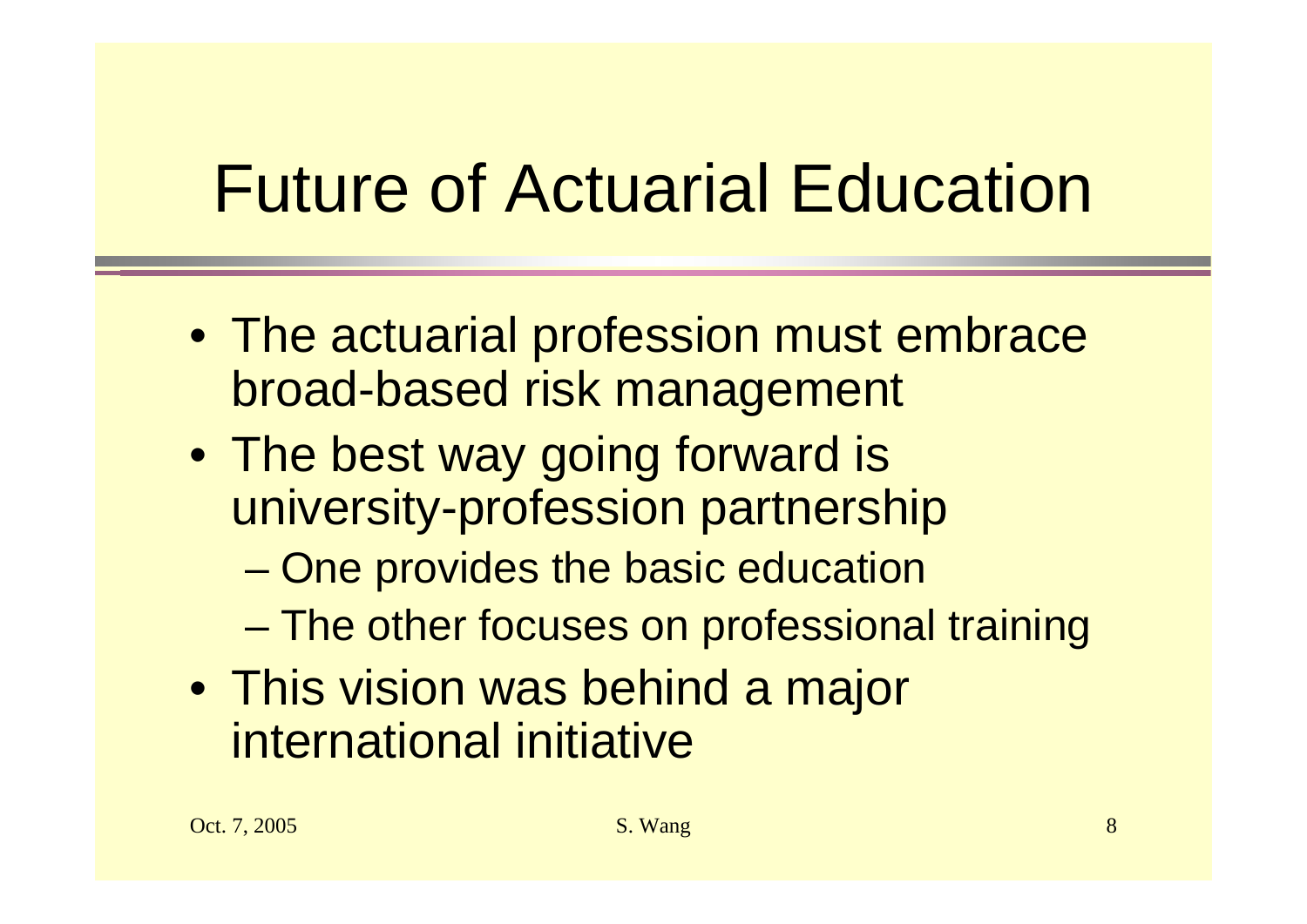

- ERMII had its first Board Meeting in NYC on Sept 25/26, 2005
- 24 participants from 5 countries (Australia, Canada, France, United Kingdom, and the U.S.)
- 8 major university programs in actuarial science and financial engineering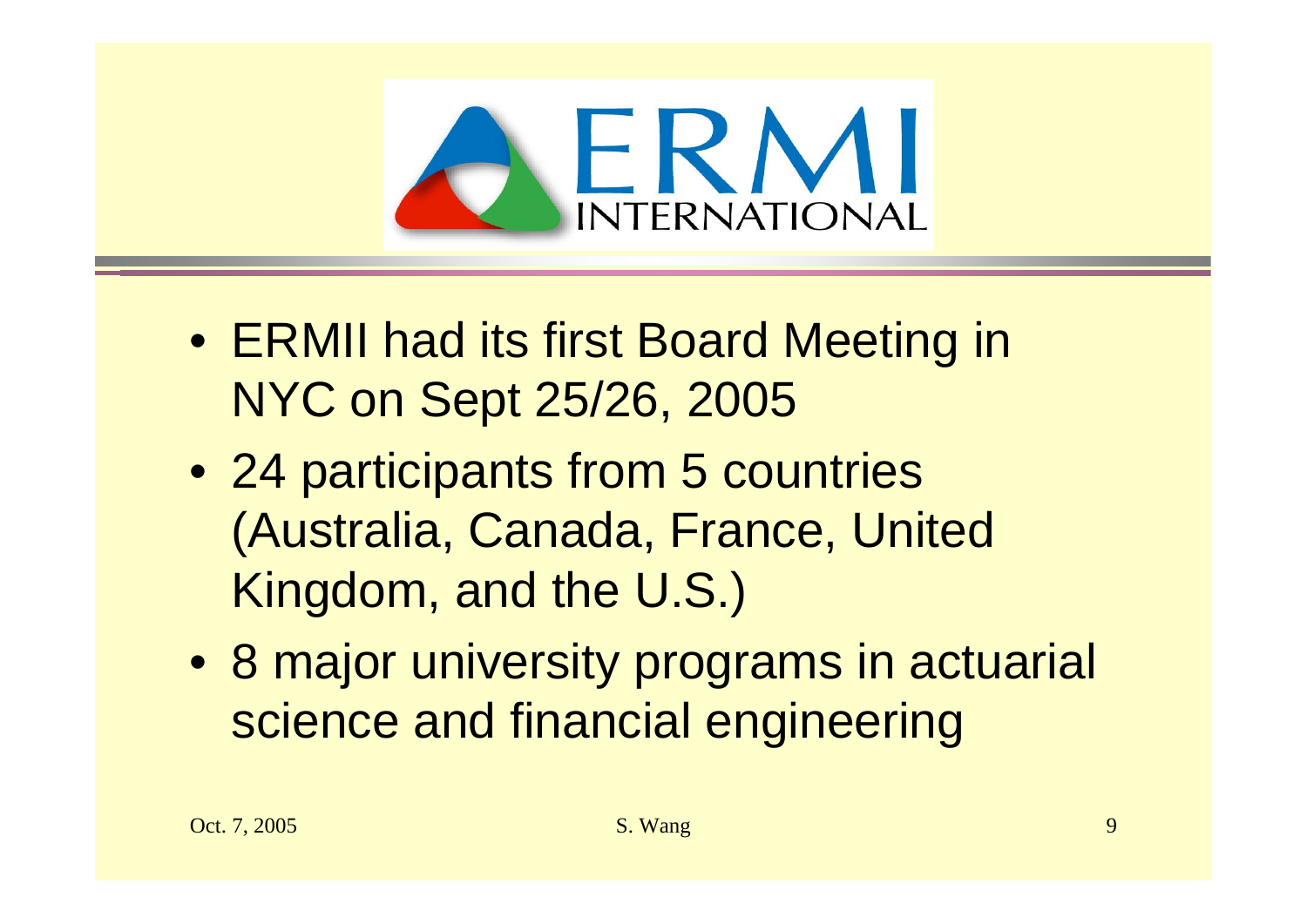## ERMII Objectives

- ERMII aims at overcoming these constraints through research driven university education
	- – what is best practice now and what needs to change to adapt
- ERMII wishes to accredit 40+ university programs worldwide in quantitative risk management within 4 years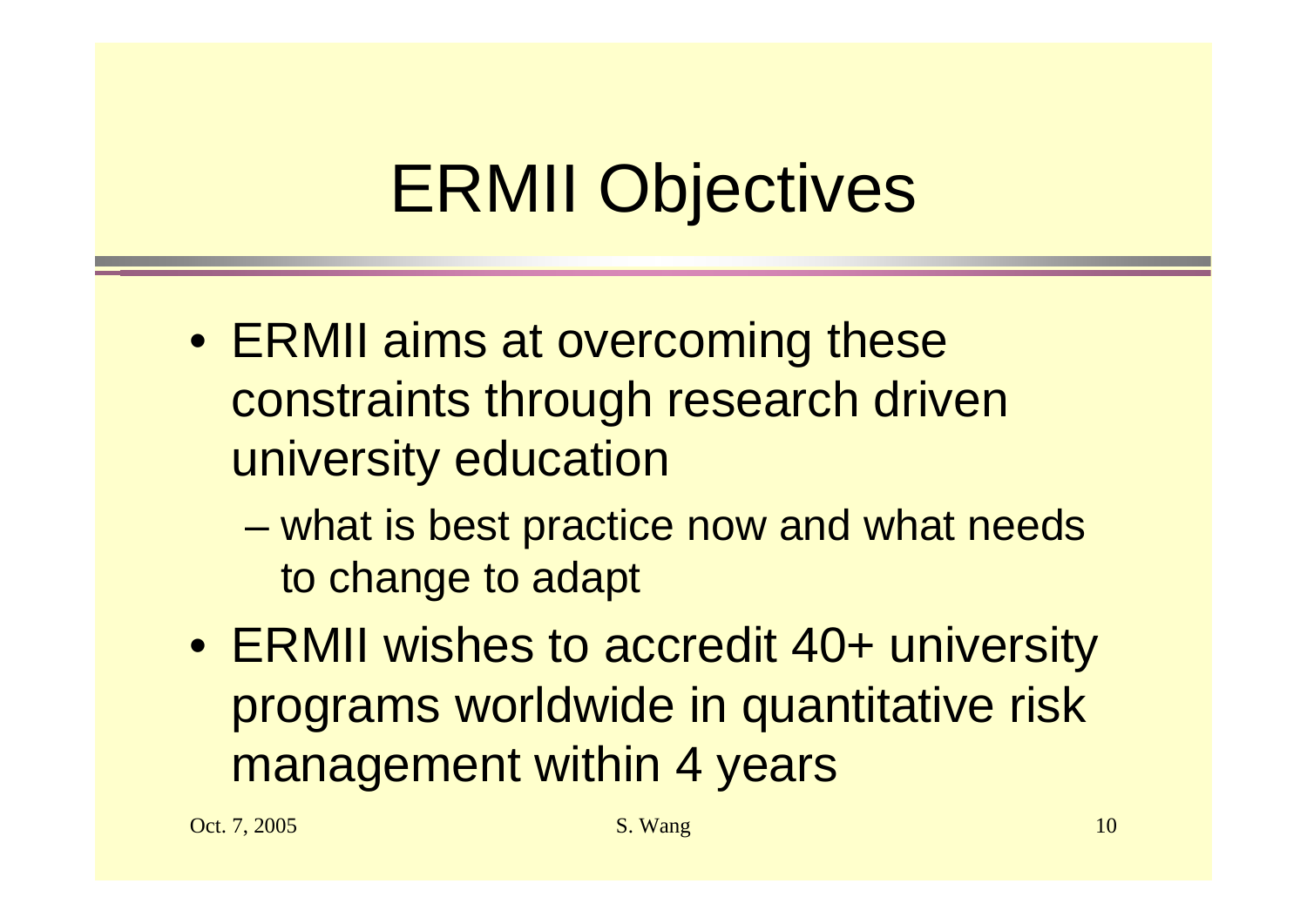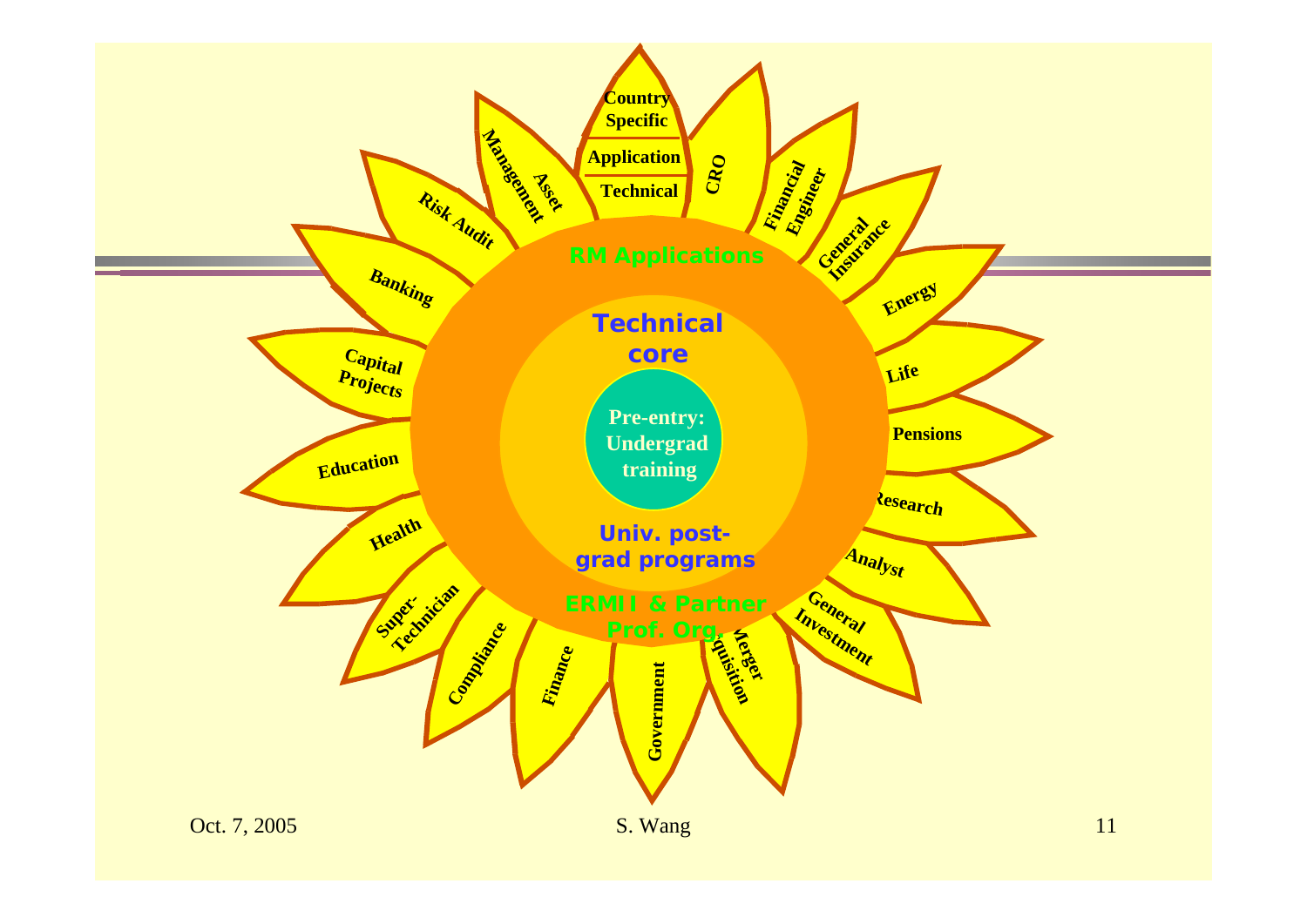#### Core Skill Set?



- University education can provide a broadbased theoretical foundation
- $\bullet$  Class-room or lab setting can facilitate hands-on learning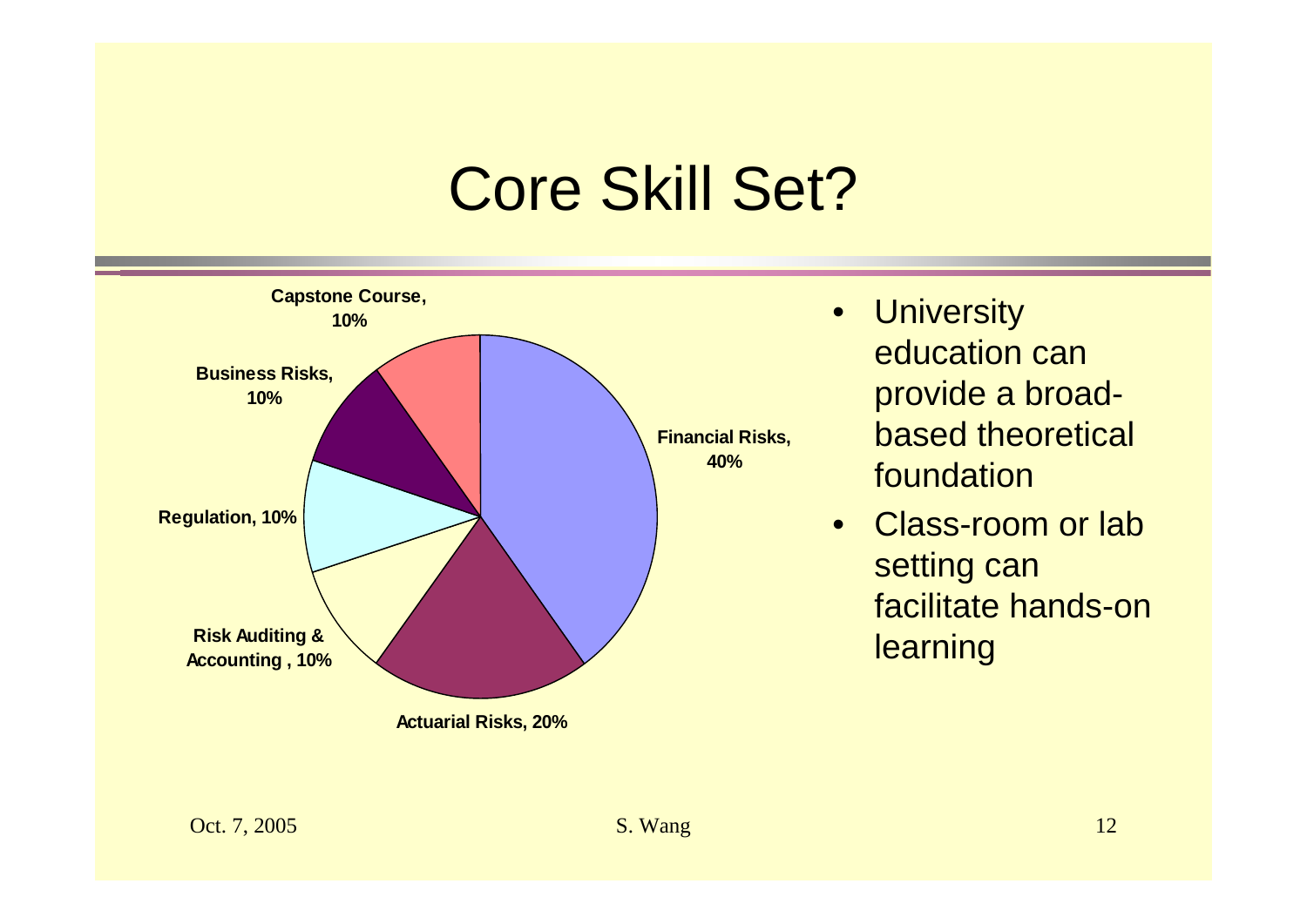#### ERMII Accreditation of University Programs

- Extent of coverage of major areas in risk management and risk modelling
- Strong emphasis on quantitative modelling
- Academic staff and qualifications
- Program entry requirements and student **backgrounds**
- Research program in risk management and related areas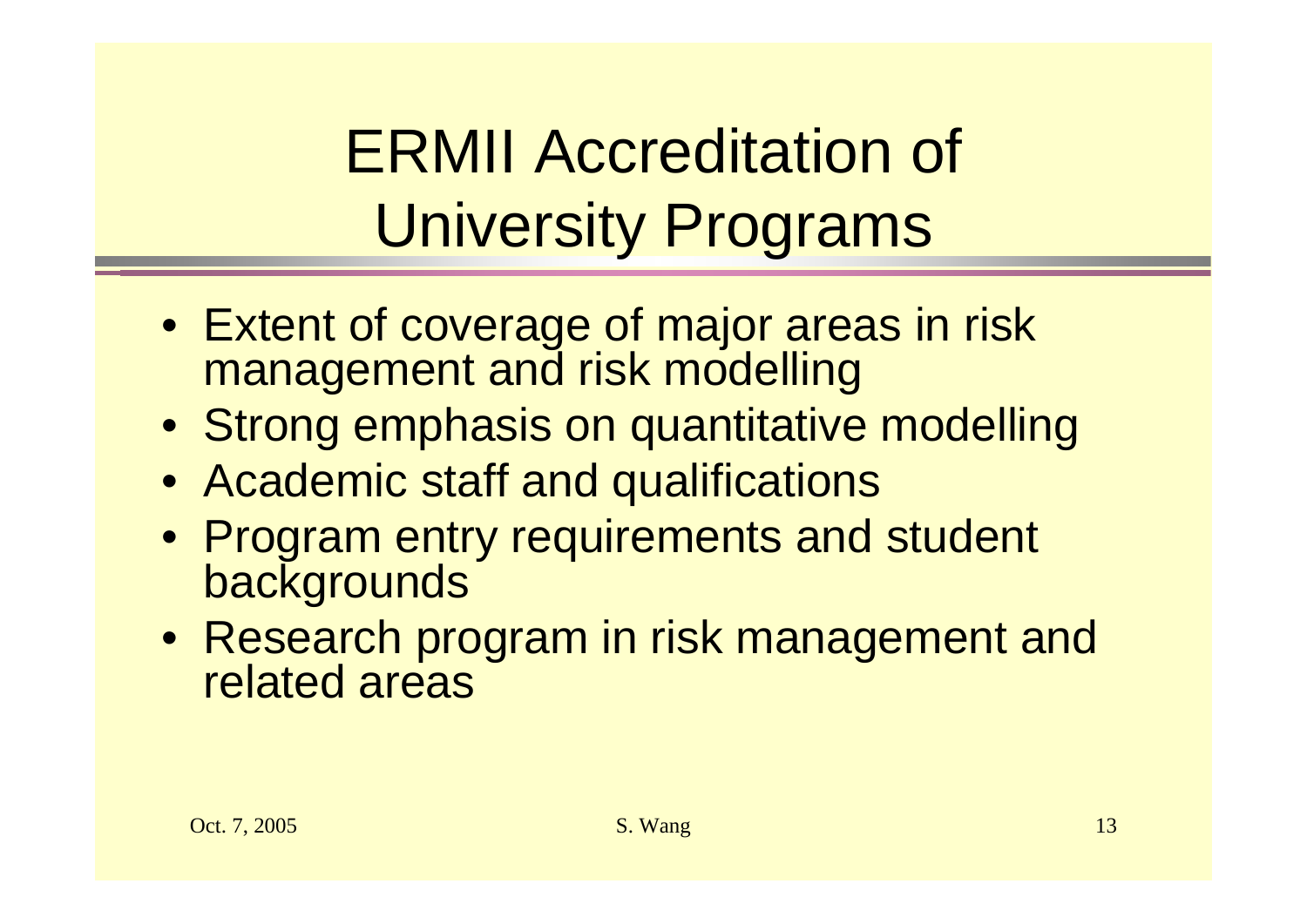### Fueling the ERM "Train" Engine

- Attract and educate future talents
- Conduct research and create knowledge base on ERM issues
- Actuarial bodies should be engaged with ERMII to jointly develop this broader education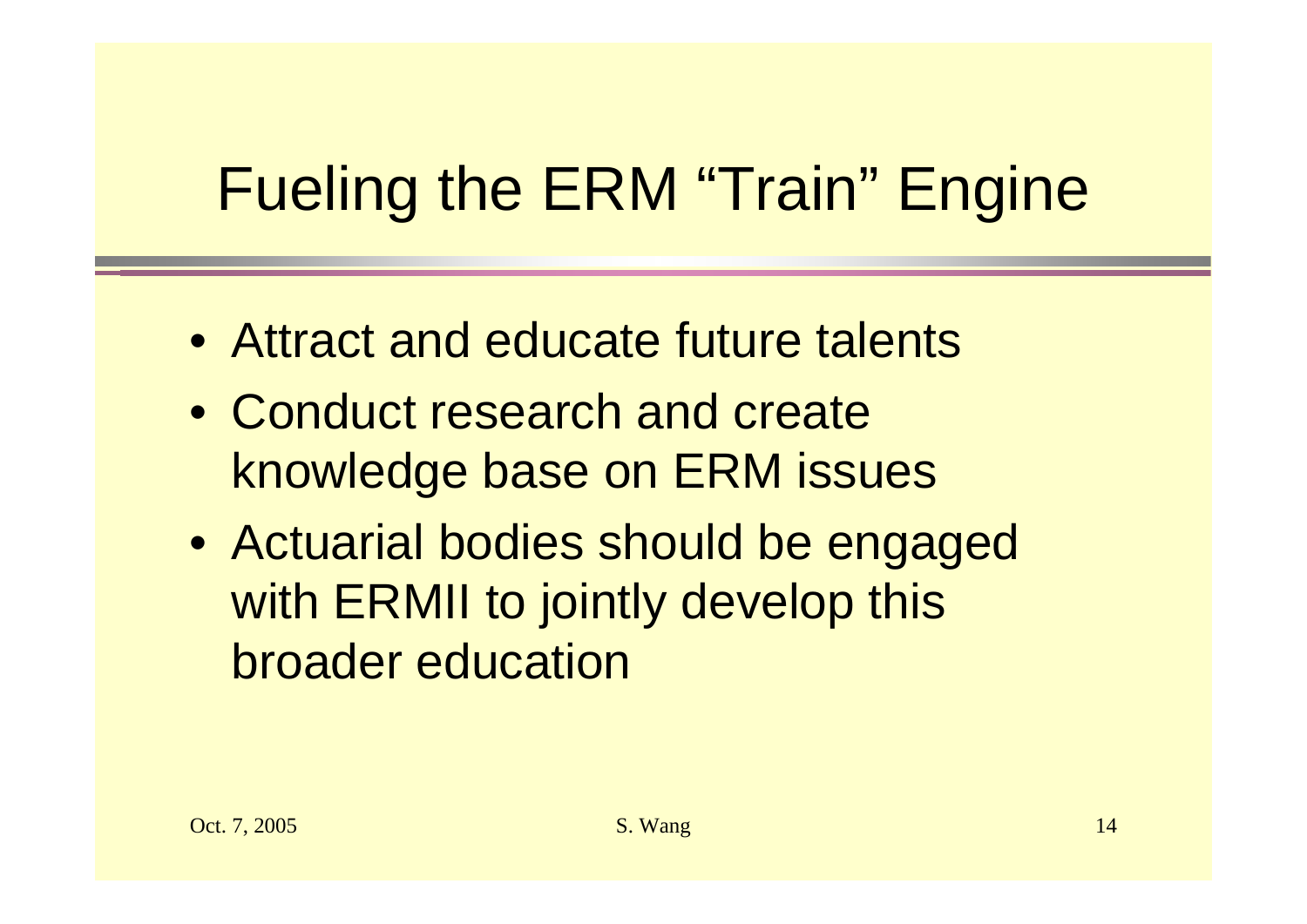## *The "Future" Train Is Leaving!*

- $\bullet$ **Get Rid Of The Old Baggage,**
- $\bullet$ **• Keep the good stuff**
- $\bullet$ **Jump On The "Future" Train!**